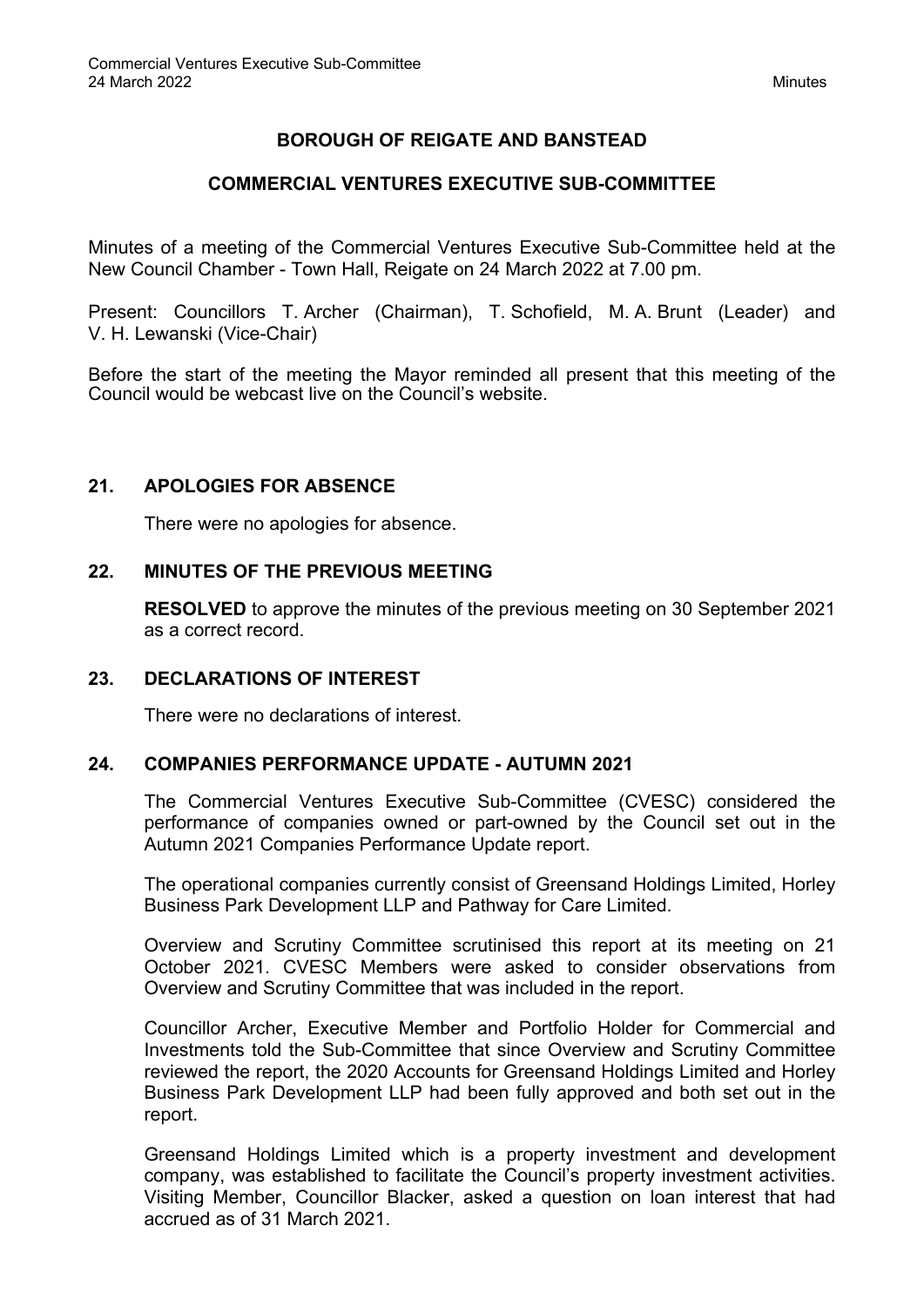Portfolio Holder for Commercial and Investments, Councillor Archer, explained there were two loan funding streams in Greensands – one secured against an office building in Redhill – and the other secured against land owned by the company at Fishers Farm (part of the Horley Business Park development land). A loan to the company accrued loan interest of £1.152m as of 31 March 2021. The office building held by the company provided rental income sufficient for the company to pay interest on the loan to the Council.

**RESOLVED** that the Commercial Ventures Executive Sub-Committee

AGREED:

1. To note the Companies Performance Update report (Autumn 2021), and the observations of the Overview and Scrutiny Committee to support the effective consideration of the performance of companies owned or partowned by the Council.

## **25. SHAREHOLDER ACTIONS - RBBC HOUSING - INDEPENDENT LIVING**

The Commercial Ventures Executive Sub-Committee was asked, as shareholder representative for Reigate and Banstead Borough Council, for RBBC Housing – Independent Living (the Association) to receive and adopt the Association's unaudited Financial Statements and Directors' report for the period 1 April 2021 to 30 September 2021. This complies with the statutory requirements as set out in the Association's Rules.

The Committee was also asked to ratify the receipt and adoption of these Accounts by the Executive Member and Portfolio Holder for Investment and Companies, Councillor Archer. This was actioned by the Portfolio Holder on 13 October 2021 following a request from the Financial Conduct Authority to enable the dissolution of the Association.

The Commercial Ventures Executive Sub-Committee considered a report which made two Recommendations which were AGREED by Members of the Executive Sub-Committee.

**RESOLVED that the Commercial Ventures Executive Sub-Committee agreed to**:

**1. Receive and adopt RBBC Housing – Independent Living's unaudited Financial Statements and Directors' report for the period 1 April 2021 to 30 September 2021 (Annex D); and**

**2. Ratify the decision of the Portfolio Holder for Investment and Companies on 13 October 2021 to receive and adopt these Accounts.**